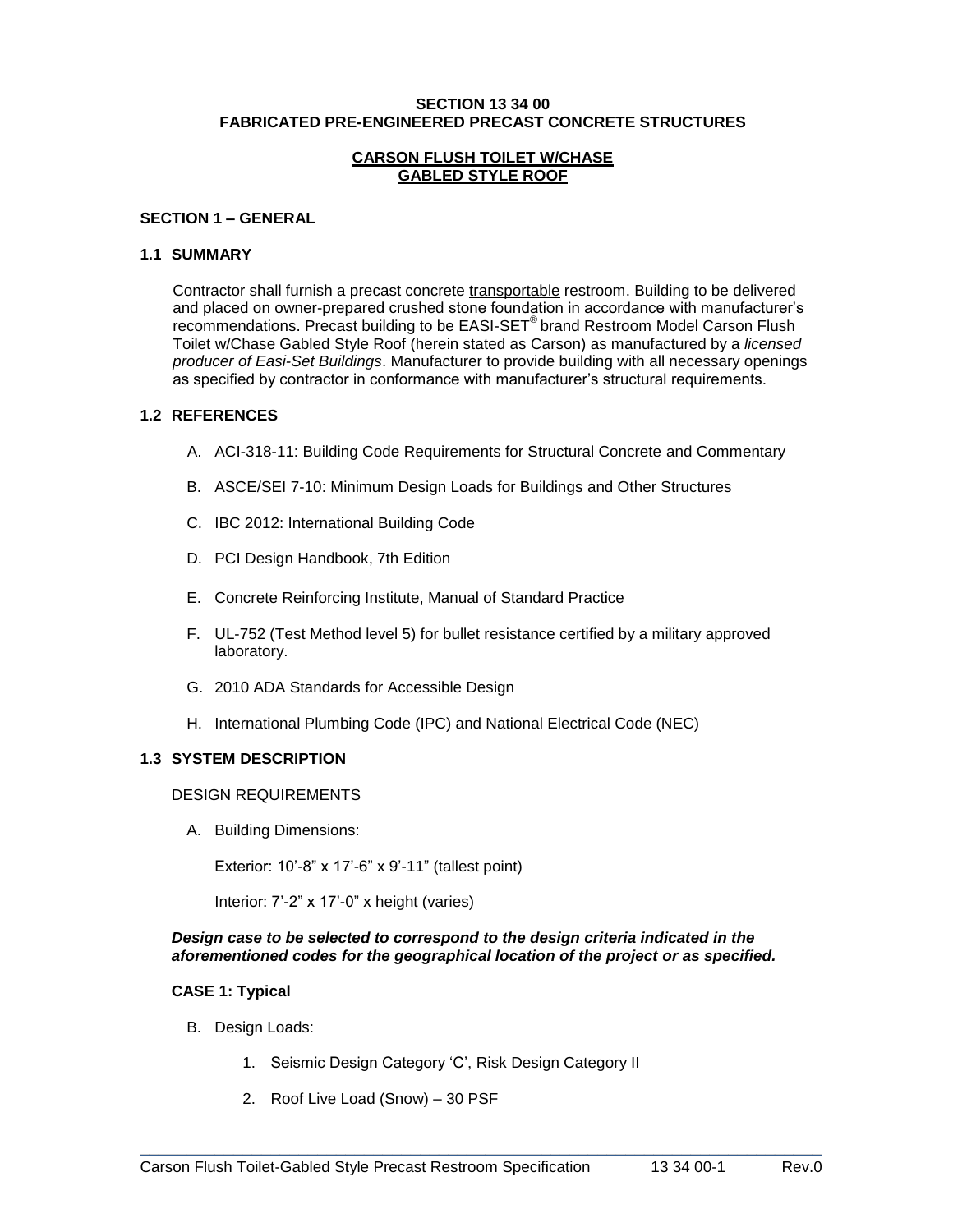- 3. Floor Live Load 100 PSF
- 4. Wind Loading\* 115 MPH

\*Design loads relate to precast components only, not accessories (i.e. doors, windows, vents, etc.)

### **CASE 2: Heavy**

- C. Design Loads:
	- 1. Seismic Design Category 'D', Risk Design Category III
	- 2. Roof Live Load (Snow) 150 PSF
	- 3. Floor Live Load 150 PSF
- 4. Standard Wind Loading\* 165 MPH \*Design loads relate to precast components only, not accessories (i.e. doors, windows, vents, etc.)
- D. Roof: Gabled style roof. Roof panels shall overhang on all sides to prevent water intrusion. The pitch of the roof shall be 3/12. The roof standard finish is a simulated cedar shake. Other finishes are available.
- E. Roof panels, floor, and wall panels must each be produced as single component monolithic panels. No floor or vertical wall joints will be allowed, except at perimeter interfaces, corners and partitions. Wall panels shall be set on top of floor panel.
- F. Wall-to-Floor interior surface joints along the perimeter of each restroom and partitions (if precast) must contain the locked-in, easy clean-out radius coving. The 3/8" (recessed) x 2" cove must be continuous around the interior of the restroom and along the sides of any precast partitions. Apply 5,000 PSI (minimum) non-shrink, non-metallic grout to the cove, finishing the grout to form a flush 1" minimum radius.

# **1.4 SUBMITTALS**

- A. Engineering calculations designed and sealed by a professional engineer, licensed to practice in the state where the project is located, shall be submitted for approval.
- B. Manufacturers' product literature shall be provided for all plumbing, electrical and miscellaneous installed fixtures demonstrating compliance with these specifications

# **1.5 QUALITY ASSURANCE**

- A. The precast concrete building producer shall be a plant-certified member of either the National Precast Concrete Association (NPCA), The Precast/Prestressed Concrete Institute (PCI), or equal.
- B. The precast concrete building producer shall demonstrate product knowledge and must have a minimum of 5 years experience manufacturing and setting precast concrete.
- C. The manufacturer must be a licensed producer of Easi-Set Buildings.
- D. No alternate building designs to the pre-engineered EASI-SET**®** building will be allowed unless pre-approved by the owner 10 days prior to the bid date.

\_\_\_\_\_\_\_\_\_\_\_\_\_\_\_\_\_\_\_\_\_\_\_\_\_\_\_\_\_\_\_\_\_\_\_\_\_\_\_\_\_\_\_\_\_\_\_\_\_\_\_\_\_\_\_\_\_\_\_\_\_\_\_\_\_\_\_\_\_\_\_\_\_

### **SECTION 2 – PRODUCTS**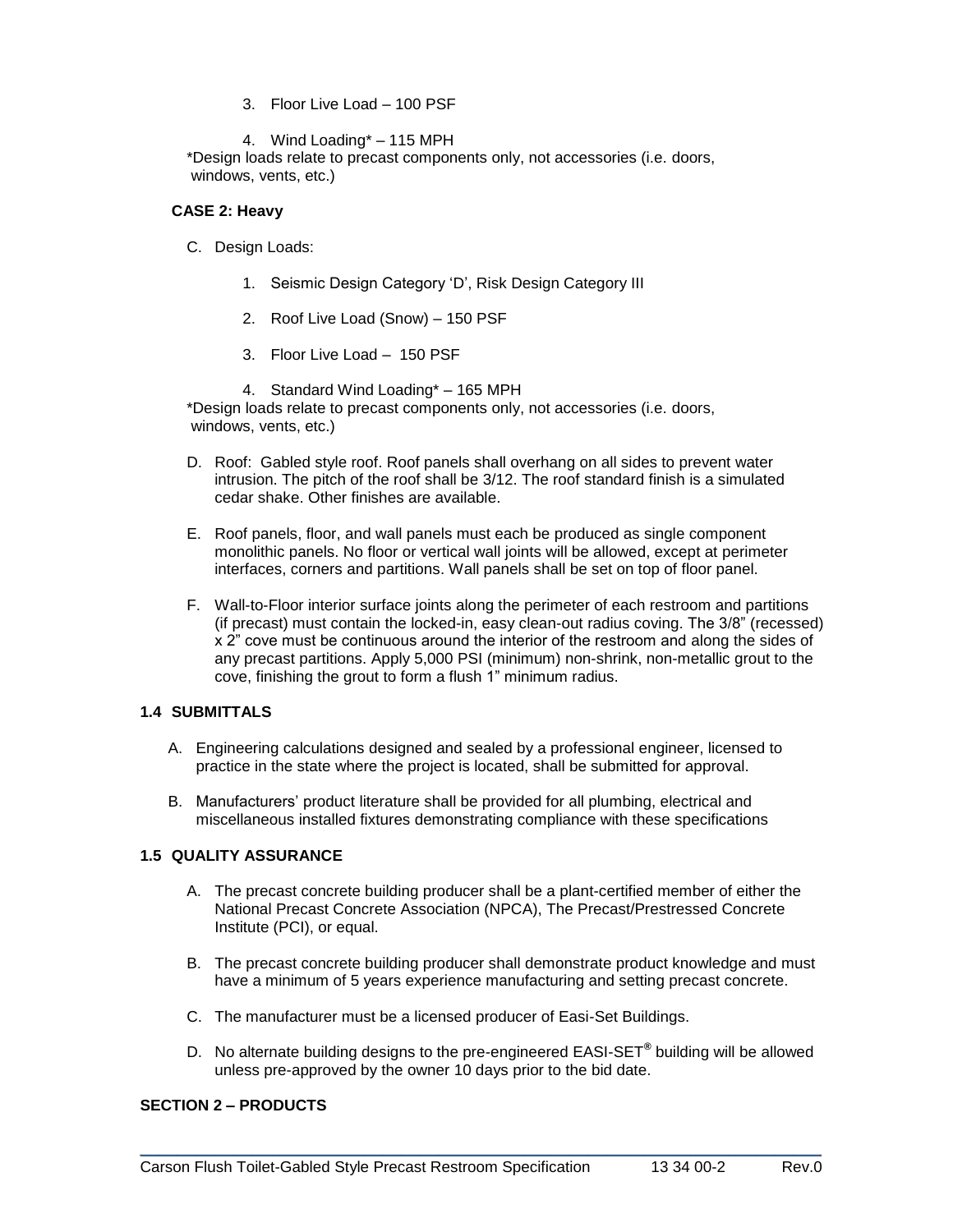# **2.1 MATERIALS**

- **A.** Concrete: Steel-reinforced, 5000 PSI minimum 28-day compressive strength, airentrained (ASTM C260).
- **B.** Reinforcing Steel: ASTM A615, grade 60 unless otherwise specified. Welded wire fabric: ASTM 185, Grade 65
- **C.** Post-tensioning Strand: 41K Polystrand CP50, ½" 270 KSI Seven-Wire strand, enclosed within a greased plastic sheath (ASTM A416). Each Roof and floor shall be posttensioned by a proprietary, second generation design using a single, continuous tendon. Said tendon is placed in the concrete slab to form a perimeter loop starting from one corner of the slab to a point where the cable entered the slab. The tendon then turns 90 degrees and follows the cable member(s) in the periphery to a point midway along the "X" axis of the concrete building panel and then turns 90 degrees along the "Y" axis of the concrete building panel. This bisects the concrete building panel and crosses the opposite parallel portion of the cable member and exits from an adjacent side of the concrete building panel. This creates a cable pattern with no less than 2.5 parallel cables in any direction. To ensure a watertight design, no alternate methods shall be substituted for the post-tensioning.
- **D.** Sealant: All joints between panels shall be caulked along the exterior and interior surface of the joints. Exterior sealant shall be DOW CORNING 790 silicone sealant or equal. Interior sealant shall be SIKAFLEX-1A elastic sealant (paintable) or equal. Exterior caulk reveals to be 3/8"x 3/4" deep so that sides of the joint are parallel for proper caulk adhesion. Back of the joint to be taped with bond breaking tape to ensure adhesion of caulk to parallel sides of joint and not the back.
- **E.** Panel Connections: All panels shall be securely fastened together utilizing cast-in stainless steel embeds and welding. All welding shall be done in conformance with AWS, Structural Welding Code latest revision. Steel is to be of structural quality, hotrolled carbon complying with ASTM A304. No floating-in of connection plates shall be allowed.

### **F. Stain and Paint:**

- *a.* Interior concrete surfaces (toilet rooms)
	- *i.* Interior floors will be a two component, water based polyamide epoxy floor coating (gray, unless otherwise specified). Approved manufacturers: Sherwin Williams (Floor-Plex 7100), Armorpoxy or equal.
	- *ii.* Interior walls and ceilings will be a pre-catalyzed water based epoxy. Approved manufacturers: Sherwin Williams or equal.
- *b.* Exterior concrete surfaces
	- *i.* Exterior slab top surface (if selected) will be a two component, polyamide epoxy floor coating (gray, unless otherwise specified). Approved manufacturers: Sherwin Williams, Armorpoxy or equal.
	- *ii.* Exterior walls and roof will be a water-based acrylic, water-repellent penetrating stain. Approved manufacturers: United Coatings (Canyon Tone Stain), Sherwin Williams (H&C Concrete stain) or equal
	- *iii.* Clear Acrylic anti-graffiti sealer (if selected)

# **2.2 ACCESSORIES AND FIXTURES**

**A. Doors and Frames**: Shall comply with Steel Door Institute "Recommended Specifications for Standard Steel Doors and Frames" (SDI-100) and as herein specified. All door and frame galvanizing shall be in accordance with ASTM A924 and A653, minimum coating thickness shall be A60.

\_\_\_\_\_\_\_\_\_\_\_\_\_\_\_\_\_\_\_\_\_\_\_\_\_\_\_\_\_\_\_\_\_\_\_\_\_\_\_\_\_\_\_\_\_\_\_\_\_\_\_\_\_\_\_\_\_\_\_\_\_\_\_\_\_\_\_\_\_\_\_\_\_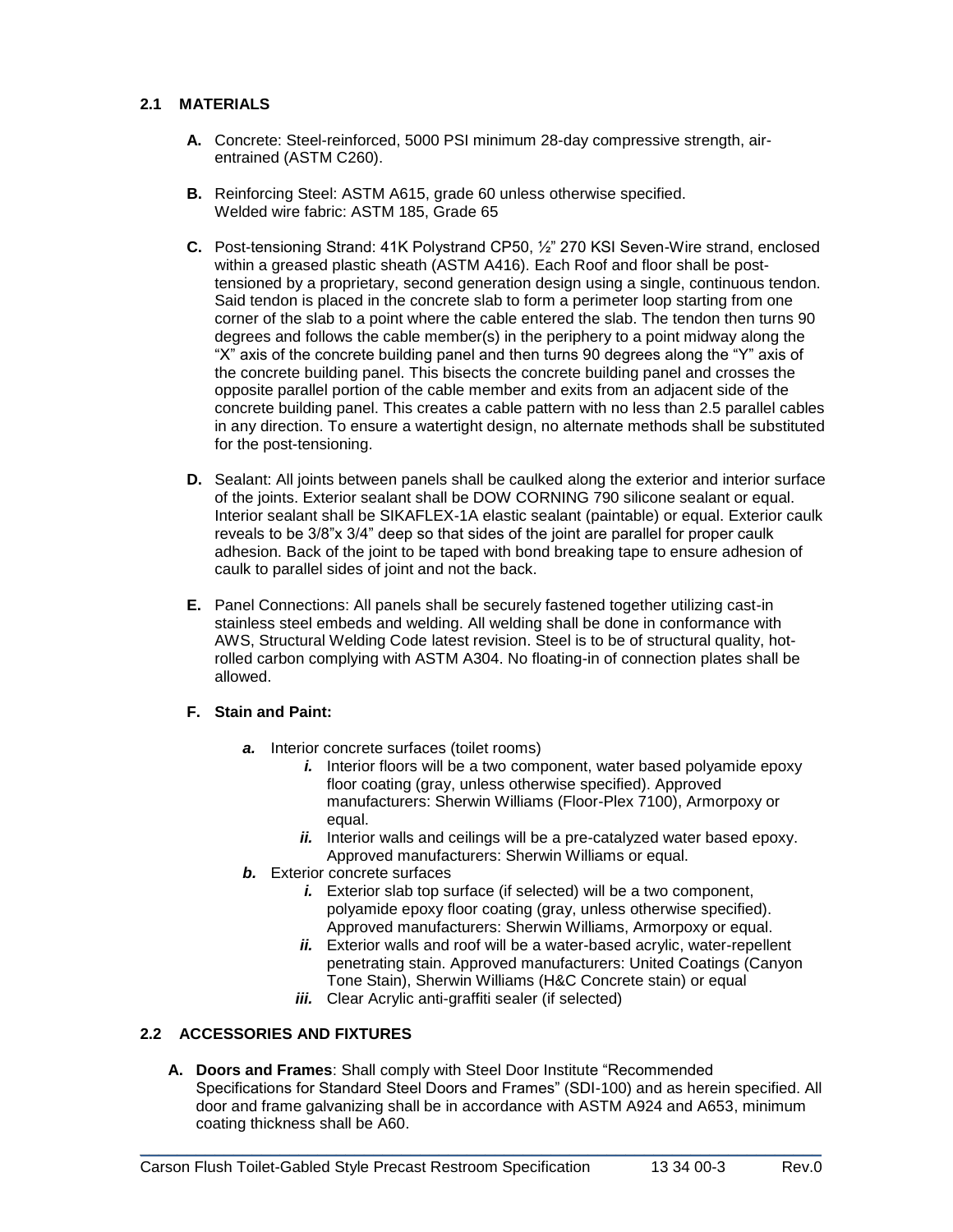- 1. The buildings shall be equipped with  $3'$ -0" x  $6'$ -8" x 1-3/4" (restroom entry doors) & 2'-8" x 6'-8" x 1-3/4" (chase door) thick insulated, 18 gauge, metal doors with 16 gauge frames (to meet wall thickness). Doors shall have a flush top cap. Doors and frames shall be factory bonderized and painted with one coat of rust-inhibitive primer and one finish-coat of enamel paint; color to be BOLT BROWN unless otherwise specified.
- 2. Doors and frames shall meet SDI standard Level 2, 1¾" heavy duty. *Approved manufacturers: Republic, Steelcraft, Ceco, Black Mountain, Pioneer, Curries, Mesker, MPI, Door components or equal Approved distributor: Integrated Entry Systems*

# **B. Door Hardware**:

**1. Cylindrical Lock**: Commercial grade, shall meet requirements of ANSI A156.2, series 4000, UL listed and ADA approved. Zinc dichromate chassis with cast solid zinc levers to resist corrosion. Furnish locks with 6-pin solid brass keyway. Exterior locks and unlocks by key, interior push button lock, released when lever is turned. Manufacturer shall provide a limited lifetime warranty on this product. *Approved manufacturers: Design Hardware, or equal*

**2. Hinges**: Self-Closing (spring) Hinges. Shall comply with ANSI A156.17 Grade 1 self closing hinges (3 per door). Hinges shall be Stainless Steel Grade 304 (ANSI K81071F) US32D brushed satin finish. Manufacturer shall provide a lifetime limited warranty. *Approved manufacturers: Design Hardware, or equal*

**3. Door Sweep**: Nylon brush door sweep, ANSI/BHMA certified. Sweeps shall have an integral drip edge to repel water from base of door. Sweeps shall be approved for UL 10C positive pressure and suitable for use with fire doors up to three hours. *Approved manufacturers: National Guard Products or equal*

**4. Drip Cap**: Aluminum drip cap with minimum projection of 2 ½" shall be furnished. *Approved Manufacturers: Design Hardware, National Guard Products, or equal*

**5. Door Stop**: ANSI 156.16 approved wall mounted door stop with keeper constructed of a corrosion resistant cast brass material. Finish US26D (626) brushed chrome finish. *Approved manufacturers: Don-Jo, Rockwood, or equal*

- **C. Wall Vent:** Wall vents will be extruded aluminum, minimum thickness of .125", 6063-T5 alloy. Vents to be supplied with aluminum mesh insect screen and 204-R1 clear anodized finish. Approved manufactures: Sunvent Industries or equal.
- **D. Signs:** Signs to have braille, characters, and pictograms to meet ADA requirements.
- **E. Windows:** Frames shall be constructed from stainless steel. Window glazing will be ¼" translucent Lexan.
- **F. Grab Bars:** Stainless steel tubing, 18 gauge, type 304 stainless steel, mounted 1-1/2 inches from wall. Approved manufacturers: Bobrick or equal.
- **G. Toilet Paper Dispenser:** Dispenser will be constructed of 3/16" to 1/4" thick 304 stainless steel. Dispenser will be capable of holding three (3) standard rolls of toilet paper. Approved manufacturers: Aslin Industries, Bobrick or equal.

\_\_\_\_\_\_\_\_\_\_\_\_\_\_\_\_\_\_\_\_\_\_\_\_\_\_\_\_\_\_\_\_\_\_\_\_\_\_\_\_\_\_\_\_\_\_\_\_\_\_\_\_\_\_\_\_\_\_\_\_\_\_\_\_\_\_\_\_\_\_\_\_\_

- **H. Plumbing:** All fixtures will meet ASME A112.19.3
	- *1.* Waste and vent piping: ABS or PVC plastic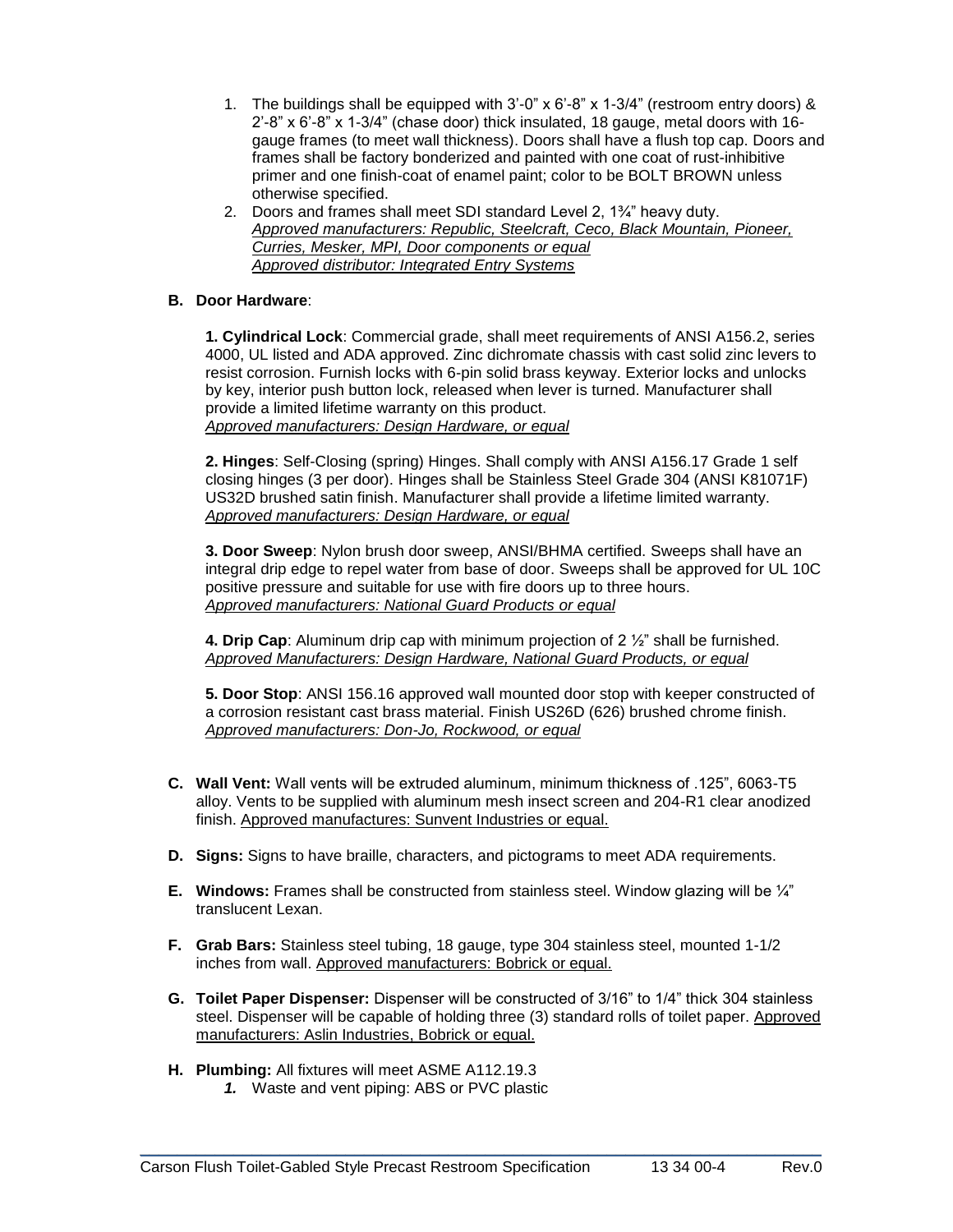- *2.* Water piping: Copper tubing Type L, hard drawn. A gate or ball valve will be provided at the inlet end of the water line. Size water lines to provide proper flushing action based on a nominal water pressure of 40 psi.
- *3.* A main shut-off valve and drain will be provided with plumbing
- *4.* Toilet and urinal (if provided): ADA compliant, type 304 stainless steel, wall hung, with siphon or blowout jet action. Provide back spud for concealed flush valve connection, unless otherwise specified.
- *5.* Flush valve: Concealed toilet flush valve with integral vacuum breaker and a nonhold-open pushbutton or handle. Constructed of bronze or brass with water saver flow of 1.6 gallons per flush.
- *6.* Lavatory: ADA compliant, type 304 stainless steel with backsplash.
- *7.* Lavatory valve will be pneumatically operated pushbutton valve. Valve to be nonhold open type with a vandal resistant pushbutton requiring less than 5 lbs. pressure to activate.
- *8.* Hose bib to be provided in chase area.
- *9.* Floor drain: (Optional)-Floor drains to be provided in each room of the restroom building if selected.
- **10.** Hammer arrester to be installed on water line
- **11.** Trap primer distribution unit to be installed
- **I. Electrical:** All components UL shall be listed
	- *1.* A 100-amp breaker panel will be provided
	- *2.* All electrical wiring will be encased in conduit. All wire to be copper.
	- *3.* Light Fixtures:
		- *a.* Chase(service area): 4-foot (48") fluorescent fixture, switch controlled
		- *b.* Toilet rooms: 4-foot (48") fluorescent fixture, motion detector activated
		- *c.* Exterior: 35-watt minimum high pressure sodium light, polycarbonate vandal resistant.
	- *4.* Hand dryer: Surface-mounted ADA compliant, universal type motor, with adjustable sensor operation.
	- *5.* One GFCI outlet located next to the lavatory
	- *6.* Two restroom area exhaust fans with 270 CFM speed controllable, occupancy/motion sensor controlled.

# **2.3 Finishes**

- A. **Interior of Building**: Smooth form finish on all interior panel surfaces unless exterior finish is produced using a form liner, then smooth hand-troweled finish.
- B. **Exterior of Building (standard)**: Barn board finish on all exterior wall surfaces with a simulated cedar shake roof finish.
- C. **Exterior of Building (Option #1)**: Architectural precast concrete brick finish: Finish must be imprinted in top face of panel while in form using an open grid impression tool similar to EASI-BRICK**®** . Finished brick size shall be 2 3/8" x 7 5/8" with vertical steel float or light broom finish. Joints between each brick must be 3/8" wide x 3/8" deep. Back of joint shall be concave to simulate a hand-tooled joint.
- D. **Exterior of Building (Option #2):** Additional finishes for walls and roof are available and will vary by local producer.

#### **SECTION 3 – EXECUTION**

#### **3.1 SITE PREPARATION** (**MANUFACTURER'S RECOMMENDATION**)

Work under this section relates to placement of the restroom building by the Easi-Set licensed producer on the customer-prepared foundation and site.

\_\_\_\_\_\_\_\_\_\_\_\_\_\_\_\_\_\_\_\_\_\_\_\_\_\_\_\_\_\_\_\_\_\_\_\_\_\_\_\_\_\_\_\_\_\_\_\_\_\_\_\_\_\_\_\_\_\_\_\_\_\_\_\_\_\_\_\_\_\_\_\_\_